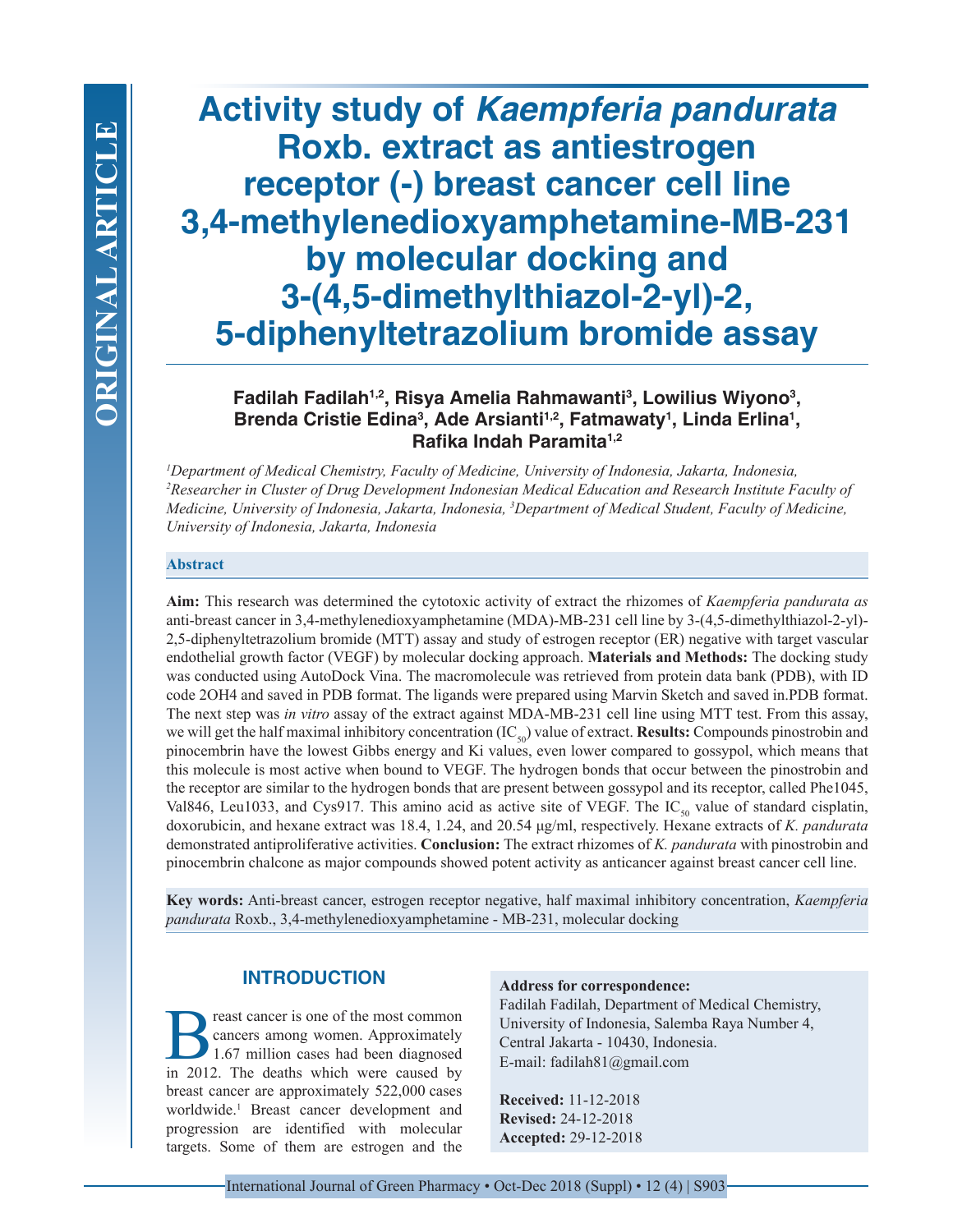estrogen receptors (ERs).<sup>2</sup> Estrogens influence breast cancer development and progression by various methods. These methods are including stimulation of cell proliferation through ERα pathway, increasing rates of genetic mutations, or influencing DNA repair system.<sup>3</sup> ER (-) breast cancer cell means that it does not have receptors for estrogen. They are considered as hormone sensitive because they can respond to hormone therapies.<sup>4</sup> Meanwhile, 30% of all breast cancers are hormone insensitive (negative to ER) and is often referred to the term triple-negative breast cancer.<sup>4</sup> On the another hand, this breast cancer expresses vascular endothelial growth factor (VEGF) and is thus resistant to these therapies.<sup>5</sup>

Unfortunately, hormonal therapy is unlikely to work as a treatment for this kind of breast cancer, as they lack specific proteins or receptors as targets of specific therapy.[5,6] Furthermore, patients with triple-negative breast cancer, compared to non-triple-negative breast cancer, have poorer prognosis, higher risk of metastasis, and decreased response to neoadjuvant therapy in the first 3 years of disease progression.7 There are still some options of treatments such as surgery, radiotherapy, and chemotherapy; however, they may pose threats such as drug resistance, tumor relapse, or post-treatment toxicity.[8,9]

Due to its limited options of therapeutic management, the use of alternative therapy is needed. *Kaempferia pandurata* is a herbal plant found in Southeast Asia and is already known for its anti-inflammatory, antitussive, and antidiuretic effects.<sup>10</sup> Studies have also shown *K. pandurata* having anticancer effects to many tumor cell lines including breast cancer and myeloma.<sup>10</sup> *K. pandurata* consists mostly of flavonoids and various essential oils as its bioactive compound, with pinostrobin as its most abundant flavonoid.[11,12] Pinostrobin itself is known to have apoptotic and anti-aromatase effect on breast cancer cell lines.<sup>13</sup>

The use of *in silico* in pharmacological researches has been used for more than a decade. *In silico* is able to do virtual screening based on the level of complex affinity indicated by the ability of active molecules to target both the nature and effect.14 *In silico* can be used to demonstrate the binding of substances using molecular docking with molecule such as pinostrobin and other active compounds found in *K. pandurata* to macromolecule structure, including receptor. 3,4-Methylenedioxyamphetamine-MB-231 cell line expresses VEGF in cytokines which have an important role in angiogenesis.15

# **MATERIALS AND METHODS**

## **Protein Preparation**

The crystal structure of the target protein was retrieved from protein data bank (PDB) (2OH4) shown at Figure 1, and minimization of the protein was generated by python molecular viewer 1.5.6cr3. The protocol prepares the protein by inserting the added partial charges using Gasteiger method; add polar hydrogens in the protein and residue materials, such as water and ligand molecules, are removed before minimization.

## **Active Site Prediction**

The minimized protein is further taken for binding site detection which will be very useful in active site. Grid box of VEGF (2OH4) at X=50, Y=50, Z=50 with center ligand at  $X=3.173$ ,  $Y=33.766$ ,  $Z=17.175$ . This study has been used to know the important residues in the target protein which is responsible for ligand binding present in the active site under active site prediction.16

#### **Ligand Preparation**

The structure of compound is shown in Tables 1 and 2. The compounds were made in two-dimensional (2D) using Marvin Sketch 15.1.19 software and saved in 3D structure

| <b>Table 1:</b> Secondary metabolites with chalcone<br>compounds of extract K. pandurata |     |     |                |    |
|------------------------------------------------------------------------------------------|-----|-----|----------------|----|
| <b>Compounds</b>                                                                         | R1  | R2  | R <sub>3</sub> | R4 |
| 1                                                                                        | OMe | OН  | OН             | н  |
| 2                                                                                        | OН  | OН  | OH             | н  |
| 3                                                                                        | OMe | OН  | ΟH             | ΟH |
| 4                                                                                        | OН  | OMe | OH             | н  |
| 5                                                                                        | OMe | OMe | OH             | OH |
| 6                                                                                        | OН  | н   | OН             | н  |
|                                                                                          | OMe | OН  | OΗ             | н  |

*K. pandurata*: *Kaempferia pandurata*

| <b>Table 2: Secondary metabolites with flavanones</b><br>compounds of K. pandurata compounds |     |     |                |     |                |
|----------------------------------------------------------------------------------------------|-----|-----|----------------|-----|----------------|
| <b>Compounds</b>                                                                             | R1  | R2  | R <sub>3</sub> | R4  | R <sub>5</sub> |
| 8                                                                                            | OMe | OН  | н              | н   | н              |
| 9                                                                                            | OН  | OН  | н              | н   | н              |
| 10                                                                                           | OMe | OMe | н              | н   | н              |
| 11                                                                                           | OН  | OMe | н              | н   | н              |
| 12                                                                                           | OMe | OН  | н              | н   | OH             |
| 13                                                                                           | OН  | OMe | н              | н   | OH             |
| 14                                                                                           | OMe | OН  | н              | н   | OН             |
| 15                                                                                           | OMe | OMe | н              | н   | OН             |
| 16                                                                                           | OMe | OMe | OMe            | н   | н              |
| 17                                                                                           | OMe | OMe | н              | н   | OMe            |
| 18                                                                                           | OMe | OН  | н              | н   | OMe            |
| 19                                                                                           | OMe | OMe | н              | OMe | OMe            |
| 20                                                                                           | OMe | OН  | OMe            | н   | OMe            |
| 21                                                                                           | OMe | OН  | OMe            | OMe | OMe            |

*K. pandurata*: *Kaempferia pandurata*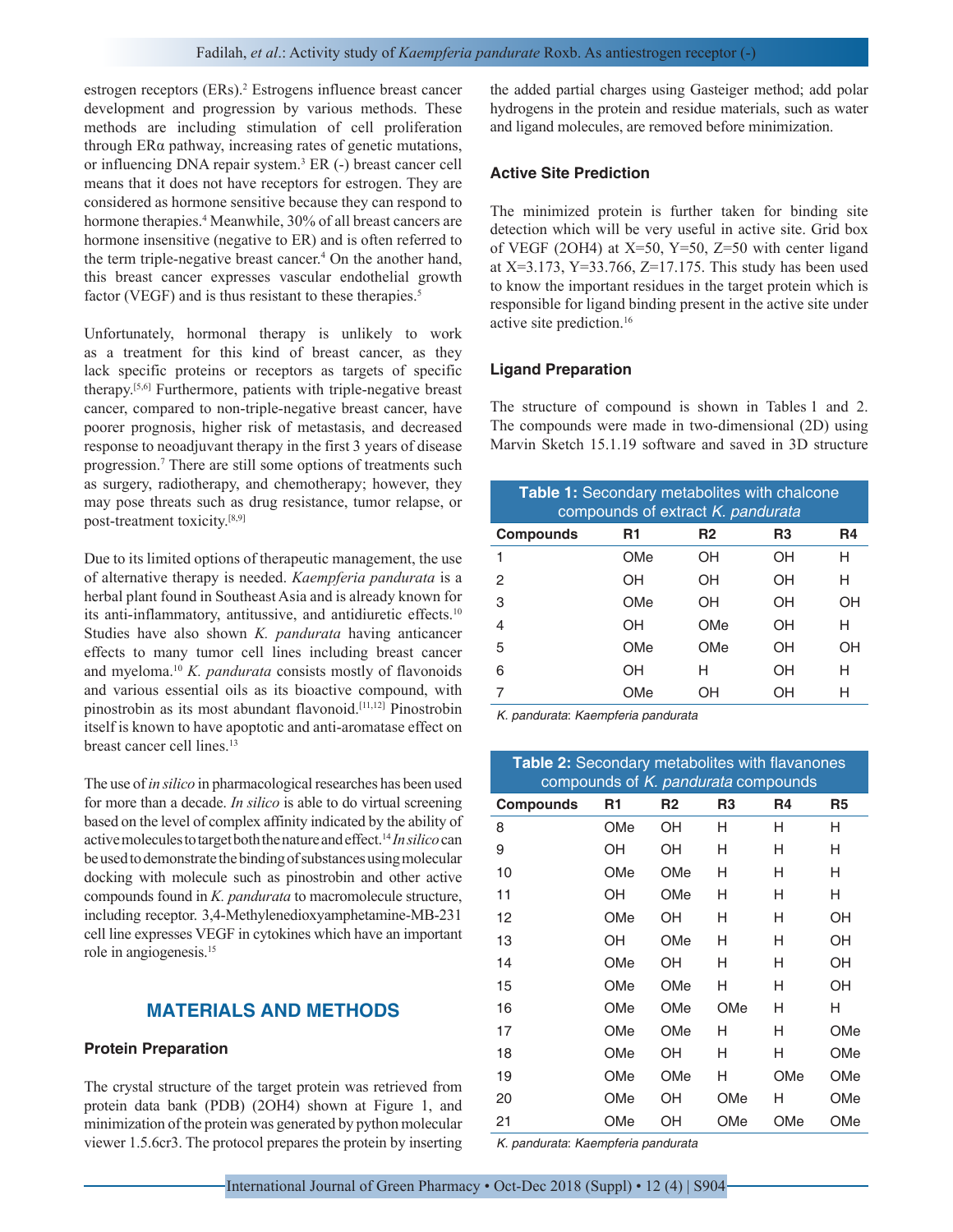in PDB format. The ligands then being optimized using AutoDock tools to fix the charge, added the hydrogen and minimizing energy. 3D structure then saved in PDB partial charge atom type (.QT) format.

## **Molecular Docking Simulation of** *K. pandurata*  **Compounds**

The preparation of protein coordinates was saved as PDB files. 3D structure (PDB 2OH4) was taken from the research collaboratory for structural bioinformatics PDB (http://www. rcsb.org/pdb).17 Molecular docking experiment is performed using AutoDock Vina program (Vina, The Scripps Institute) to dock the aryl eugenol derivatives to binding site of the B-cell lymphoma 2.<sup>18</sup> The AutoDock Vina tools are used to add partial charges using Gasteiger method and to arrange the polar hydrogens in the protein. Energy minimizations were performed for 1000 iterations until reaching a convergence and the conjugate gradient algorithm with a convergence criterion of 0.01 kcal/mol A. The ligands are set to have flexible torsion angles at all rotatable bonds, while the protein is prepared as a rigid structure. Both protein and ligand are saved as output PDBQT files. For specific docking *K. pandurata* compounds onto VEGF protein, the grid box volume was adjusted to  $40 \times 40 \times 40$  Å in the X-, Y-, and Z-axes, respectively, with grid sizes have a space up to 1 Å. AutoDock Vina employs an idealized active site ligand as a target to generate putative poses of molecules.

#### *In vitro* **Assay**

The cell lines MDA-MB-231 were purchased from PVRKP Laboratory, Faculty of Medicine, Universitas Indonesia (UI). Cell lines were prepared and cryopreserved using reagents such as dimethyl sulfoxide (DMSO) (Merck) which preserve the cell during freezing. DMSO is toxic at room temperature. The freezed ampoule is brought to room temperature by slow agitation (thawing). The freezed cryovials plunged into the water bath and are rapidly thawed until it gets liquefied. Solution centrifuged with saline for 10 min to remove DMSO. The saline is discarded and aliquot is taken for cell counting, cell viability, and subculturing. 3-(4, 5-dimethylthiazol-2yl)-2, 5-diphenyl tetrazolium bromide (MTT) assay is a quantitative colorimetric assay for measuring cellular growth, cell survival, and cell proliferation based on the ability of living cells. The assay was carried out using MTT (Merck).<sup>[12-15]</sup> After treatment with the plant extracts, the cells were pooled together and the remaining attached cells were detached from the culture plates by exposure to trypsin-EDTA (GIBCO, USA). The resultant cells were then stained with trypan blue at the concentration of 0.2%. Then, the trypan blue-excluded viable cells were counted using a microplate reader under microscope. Finally, the absorbance was monitored by a microplate reader at a wavelength of 570 nm. The percentage of viable cells was plotted versus the concentration of the test compound. The concentration used to

determine 50% of the half maximal inhibitory concentration (IC50) using linear regression analysis.

# **RESULTS AND DISCUSSION**

Structure-based drug design begins with the identification of a molecular target such as a protein. This structure of protein used as a targeted for the drug discovery of a lead compound. The compounds are constructed for their fit in the active site of VEGF and functional group interactions. The selected docked conformations of chemical compounds from extract *K. pandurata* into VEGF receptor binding site are shown in Figures 2 and 3.

The docked conformations of VEGF are shown in Figure 4, this active site of VEGF revealed that all ligands were located in the binding energy is the primary parameter which is generated as a result of molecular docking. It gives us the idea of strength and affinity of the interaction between the ligand and the receptor. The higher the binding energy of a complex, the weaker the interaction of ligand-protein interactions. Docking studies were performed to evaluate the effect of ligands on the various protein receptors.



**Figure 1:** Structure three-dimensional vascular endothelial growth factor vascular endothelial growth factor structure 2OH4



**Figure 2:** Chalcone-based structure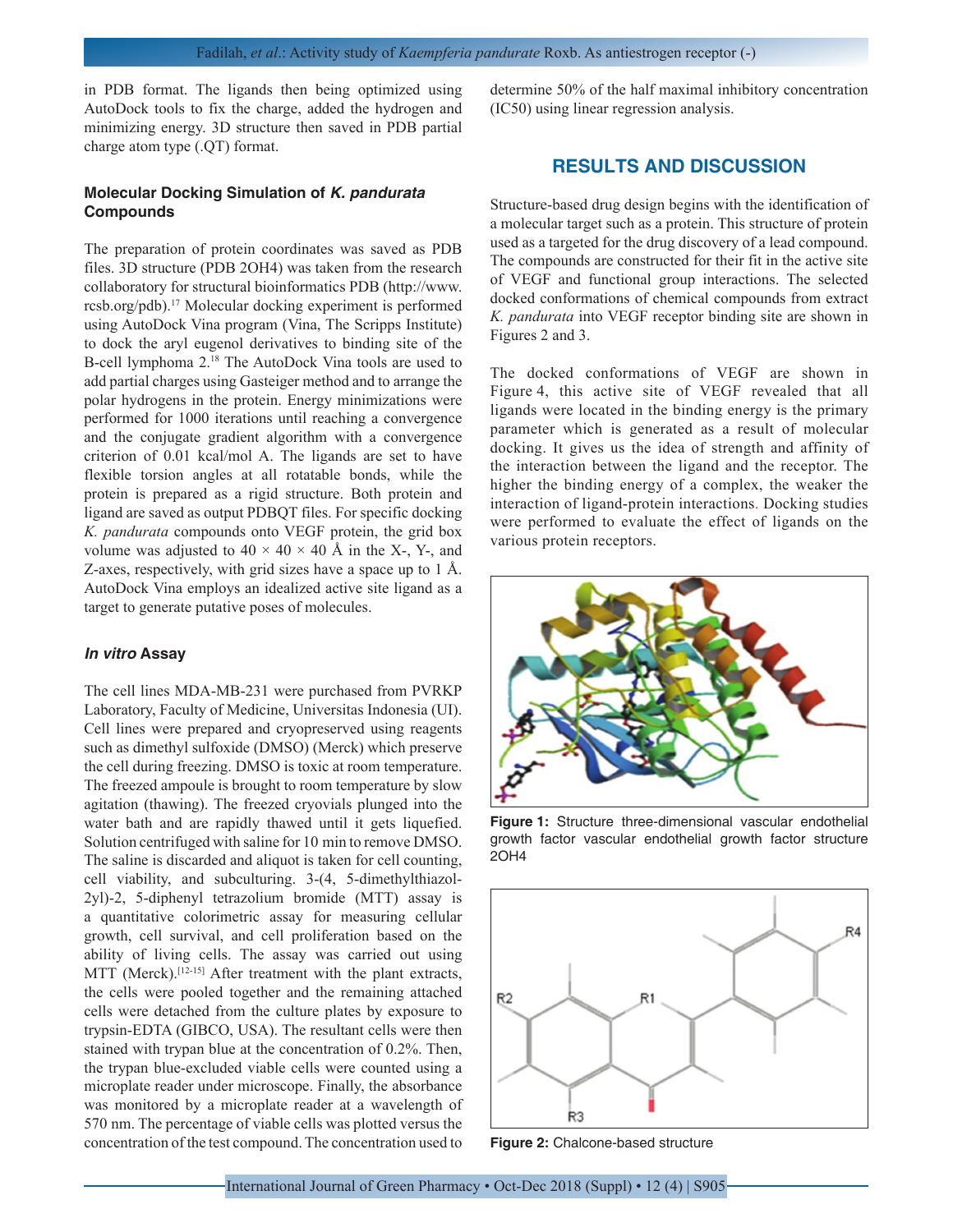The result of the docking simulation of compounds can be shown in Table 3. Indicator from docking simulations can be seen by comparing the value of the Gibbs energy (ΔG). Docking study of *K. pandurata* compounds was showed that pinocembrin and pinostrobin have negative ∆G (kcal/mol) –11.3562 and –10.1539, respectively, and Ki value 352.23 nm and 386.61 nm, respectively. This energy binding lowest than other compounds, as found in our study; thus, pinocembrin and pinostrobin displayed much better binding than all compounds. The binding energies of the test ligands and the control have been depicted in Table 3. The complex of compounds with VEGF at binding site is shown in Figure 5.

*In silico* docking indicated many interactions with active site of VEGF. The best score from the best pose for each compound was taken and compound to the scores of the other compounds. The compounds which show the highest negative ∆G (kcal/mol) score show that it has the capacity to bind strongly with the protein. Docked conformers of all the molecules were analyzed for the presence of similar interactions [Figure 5]. In compounds pinostrobin and pinocembrin, the presence of hydroxyl phenyl substitutions found to push the hydrophilic head portion toward the



**Figure 3:** Flavanones based structure



**Figure 4:** Active site (red cycle) of vascular endothelial growth factor structure 2OH4

hydrophobic region and orient differently in the pocket. Due to this, the H-bonding interaction of VEGF with Phe1045, Val846, Leu1033, Cys917, Cys1043, and Phe916 was totally absent [Table 4].

The docking results shown in Table 3, compounds pinostrobin and pinocembrin have the lowest  $\Delta G$  and Ki values, even lower compared to gossypol, which means that this molecule is most active when bound to VEGF. The hydrogen bonds that occur between the pinostrobin and the receptor are similar to the hydrogen bonds that are present between gossypol and its receptor, called Phe1045, Val846, Leu1033, and Cys917. This amino acid as the active site of VEGF (2OH4).

Based on the results of the silico study, and confirmed using an *in vitro* test by MTT. The cytotoxic activity of the hexane, EtoAc, and aqueous extracts of *K. pandurata* on MDA-MB-231 cells from human breast cancer was investigated *in vitro* by MTT. The results showed decreased cell viability and cell growth inhibition in a dose-dependent manner. The  $IC_{50}$  value of standard cisplatin, doxorubicin, and hexane extract was 18.4, 1.24, and 20.54 μg/ml, respectively shown at Table 5. Hexane extracts of *K. pandurata* demonstrated antiproliferative activities. Many studies in the past have assumed that the free

| Table 3: Docking of complex VEGF with compounds<br>of extract K. pandurata |            |         |  |  |
|----------------------------------------------------------------------------|------------|---------|--|--|
| <b>Compounds</b>                                                           | $\Delta G$ | Ki (nm) |  |  |
| Cardamonin                                                                 | $-7.5632$  | 649.24  |  |  |
| Pinocembrin chalcone                                                       | $-10.0353$ | 402.10  |  |  |
| Helichrysetin                                                              | $-7.3485$  | 675.30  |  |  |
| 2,6-dihydroxy-4-methoxychalcone                                            | $-9.2911$  | 436.12  |  |  |
| Flavokawain C                                                              | $-7.5517$  | 653.20  |  |  |
| 2',4',6'-trihydroxychalcone                                                | $-6.3856$  | 776.32  |  |  |
| Uvangoletin                                                                | $-6.5829$  | 723.50  |  |  |
| Pinostrobin                                                                | $-11.3562$ | 352.23  |  |  |
| Pinocembrin                                                                | $-10.1539$ | 386.61  |  |  |
| 5,7-dimethoxyflavanone                                                     | $-5.2453$  | 872.19  |  |  |
| Alpinetin                                                                  | $-4.1366$  | 934.67  |  |  |
| Sakuranetin                                                                | $-6.4356$  | 759.43  |  |  |
| 7,4'-dihydroxy-5-methoxyflavanone                                          | $-5.4340$  | 834.29  |  |  |
| Tectochrysin                                                               | $-5.8918$  | 812.12  |  |  |
| 5,7-dimethoxyflavone                                                       | $-4.3127$  | 901.11  |  |  |
| 5-hydroxy-3,7-dimethoxyflavone                                             | $-6.2244$  | 783.94  |  |  |
| 5,7,4'-trimethoxyflavone                                                   | $-5.5111$  | 821.02  |  |  |
| 5-hydroxy-7,4'dimethoxyflavone                                             | $-6.2281$  | 782.19  |  |  |
| 5,7,3',4'-tetramethoxyflavone                                              | $-5.0942$  | 876.04  |  |  |
| 5-hydroxy-3,7,4'trimethoxyflavone                                          | $-6.9210$  | 690.97  |  |  |
| 5-hydroxy-3,7,3',4'tetramethoxyflavone                                     | $-6.7875$  | 711.05  |  |  |
| Gossypol                                                                   | $-11.0842$ | 362.21  |  |  |

VEGF: Vascular endothelial growth factor, ΔG: Gibbs energy*, K. pandurata*: *Kaempferia pandurata*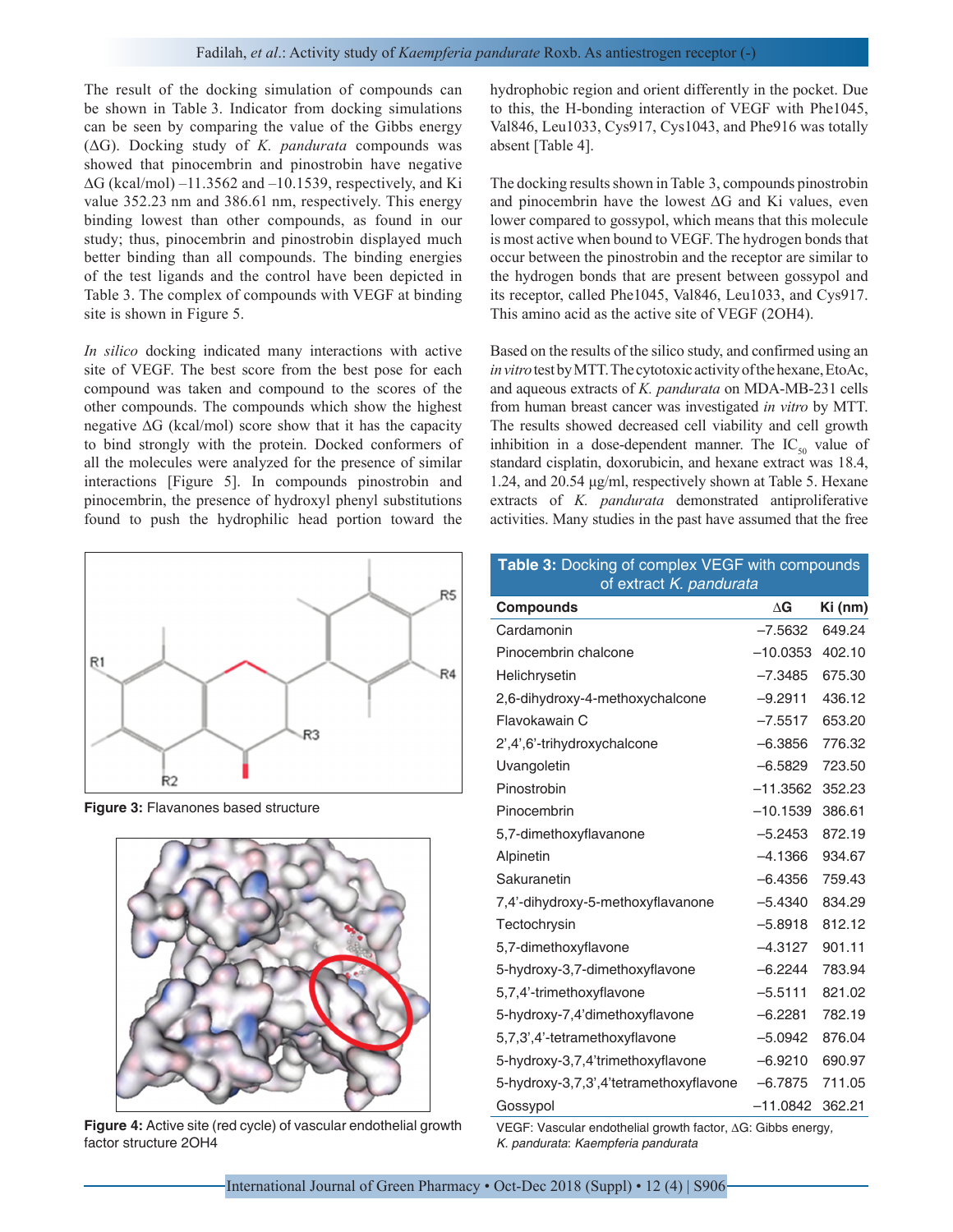## Fadilah, *et al*.: Activity study of *Kaempferia pandurate* Roxb. As antiestrogen receptor (-)



**Figure 5:** (a and b) Complex of compounds pinocembrin and pinostrobin with vascular endothelial growth factor

|                |                      |              | Table 4: Interaction of three hit compounds of extract K. pandurata with VEGF receptor |              |
|----------------|----------------------|--------------|----------------------------------------------------------------------------------------|--------------|
| Amino acid     | <b>Native ligand</b> | Pinocembrin  | Pinocembrin chalcone                                                                   | Pinostrobin  |
| Leu1017        | $\mathsf{v}$         |              |                                                                                        |              |
| Asp1044        | $v$ (HB)             | $\mathsf{v}$ | $\mathsf{V}$                                                                           | v            |
| <b>Val897</b>  | v                    |              |                                                                                        | v            |
| <b>Val914</b>  | V                    | $\mathsf{V}$ | $\mathsf{V}$                                                                           |              |
| Phe1045        | v                    | V            | $\mathsf{V}$                                                                           | $\mathsf{V}$ |
| <b>Val846</b>  | v                    | $\mathsf{V}$ | $\mathsf{v}$                                                                           | v            |
| Leu1033        | v                    | $\sf V$      | v                                                                                      | v            |
| <b>Gly920</b>  | v                    |              |                                                                                        |              |
| Ala864         | v                    |              | $\mathsf{V}$                                                                           | V            |
| Phe919         | v                    |              |                                                                                        |              |
| Lys918         | v                    |              |                                                                                        |              |
| Glu915         | V                    | $\mathsf{V}$ | $v$ (HB)                                                                               | $\mathsf{V}$ |
| Leu838         | V                    | $\mathsf{V}$ |                                                                                        | v            |
| Cys917         | $v$ (HB)             | $v$ (HB)     | $v$ (HB)                                                                               | v            |
| <b>Cys1043</b> | V                    | $\mathsf{V}$ | V                                                                                      | v            |
| Glu883         | $v$ (HB)             | V            |                                                                                        | V            |
| lle1042        | V                    |              |                                                                                        |              |
| Leu887         | v                    |              |                                                                                        | v            |
| Phe916         | v                    | $\mathsf{V}$ | v                                                                                      | v            |
| Asn921         |                      |              |                                                                                        |              |
| Arg1030        |                      |              |                                                                                        |              |
| Arg1049        |                      |              |                                                                                        |              |
| <b>Gly839</b>  |                      |              |                                                                                        |              |
| <b>Lys866</b>  |                      |              |                                                                                        | $v$ (HB)     |
| Interaction    | 20                   | 11           | 10                                                                                     | 14           |

VEGF: Vascular endothelial growth factor, *K. pandurata*: *Kaempferia pandurata*

hydroxyl groups of the flavonoids and other polyphenols are necessary for biological effects.<sup>19</sup>

VEGF is a key regulator of developmental, physiological, and pathological neovascularization, including tumor growth and metastasis.[20,21] This growth factor consists of a family of proteins generated from a single gene by alternative splicing of the primary transcript.<sup>22</sup> VEGF isoforms consist of proteins 121, 145, 165, 189, and 206 amino acids. The presence or absence of genomic exons 6 and 7 determines whether these isoforms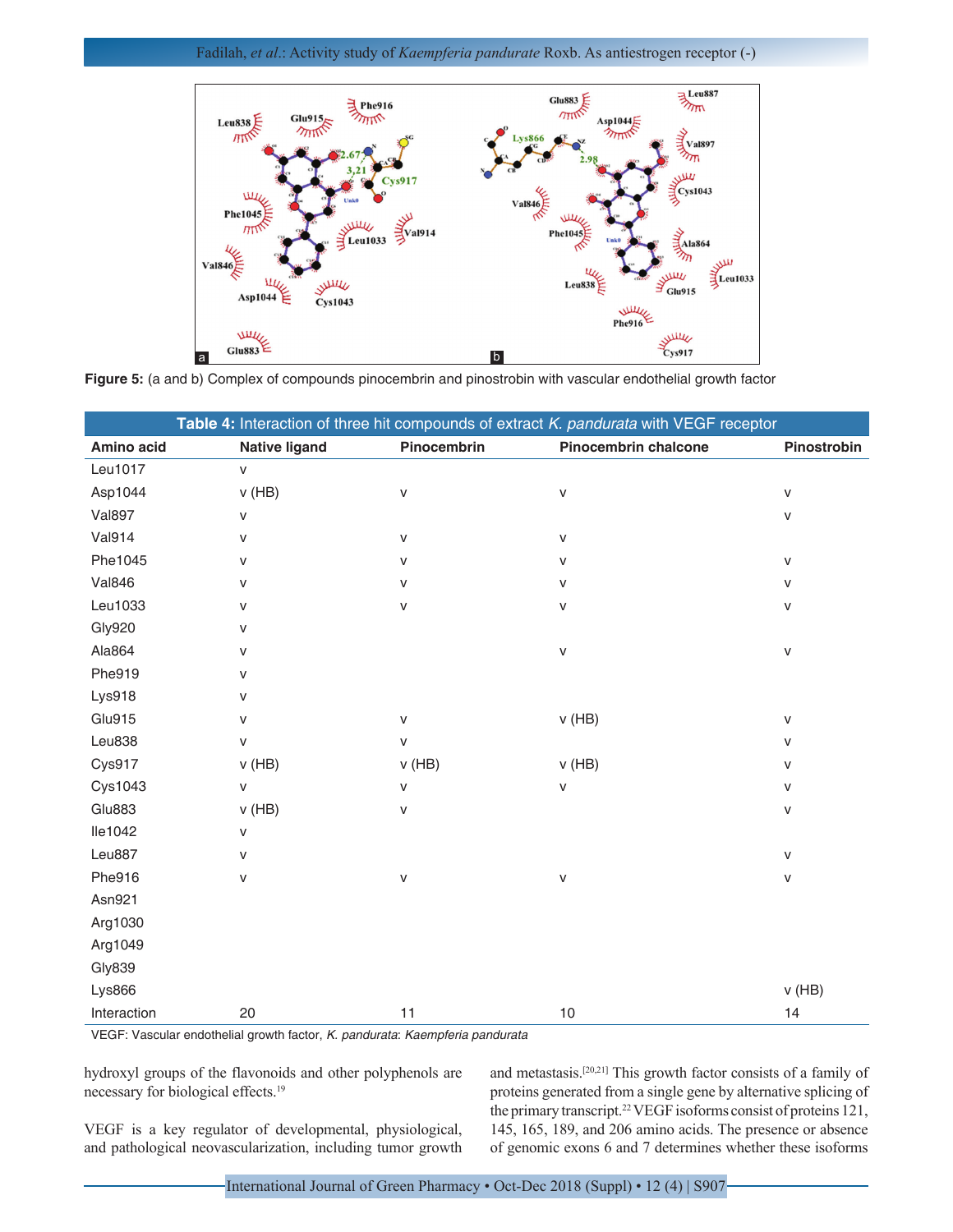## Fadilah, *et al*.: Activity study of *Kaempferia pandurate* Roxb. As antiestrogen receptor (-)

|                     | Table 5: MTT assay extract of K. pandurata against MDA-MB-231 cell line |                     |                  |                    |
|---------------------|-------------------------------------------------------------------------|---------------------|------------------|--------------------|
| <b>Citotoxicity</b> | <b>Extract hexane</b>                                                   | <b>Extract EoAc</b> | <b>Cisplatin</b> | <b>Doxorubicin</b> |
| $IC_{50}$           | $20.54 \pm 1.5$                                                         | $70.32 + 2.1$       | $18.4 \pm 1.7$   | $1.24 \pm 1.2$     |

IC50: Half maximal inhibitory concentration, MDA-MB: 3,4-methylenedioxyamphetamine-MB, *K. pandurata*: *Kaempferia pandurata,*  MTT: 3-(4,5-dimethylthiazol-2-yl)-2,5-diphenyltetrazolium bromide

are secreted in soluble forms (VEGF 121 and VEGF 165). VEGF 189 contributes to mammary tumor growth through both angiogenic and non-angiogenic functions associated with an autocrine effect on breast cancer cells.<sup>23</sup>

The docking results agreed well with the observed *in vitro* data, which showed that VEGF inhibitory activity of pinostrobin (–11.3562 K Cal/mol and Ki 352.23 nm) was higher than those of other compounds. Our investigations show that cisplatin has good inhibitory activity on VEGF and this can be helpful for further investigations. The docking results data support the inhibitory activity of pinocembrin and pinostrobin.

# **CONCLUSION**

VEGF induced colonization of the lymph node, skeletal tissues, lungs, and brain, with all clones, as described for breast cancer MDA-MB-231 cell line. The results of silico and *invitro* showed that *Kaempferia pandurat* Roxb extract has the potential to be antiestrogen receptor through the VEGF mechanism. The flavonoids compound dominates the composition of the *K. pandurata* Roxb. and pinocembrin and pinostrobin potent as anticancer activities to breast cancer cell line.

# **ACKNOWLEDGMENTS**

The authors are thankful to UI, Indonesia, for providing facility, space, and resources for this work. The study was partly supported by a Research Grant from PITTA 2018.

# **REFERENCES**

- 1. GLOBOCAN 2012. Breast Cancer: Estimated Incidence, Mortality and Prevalence Worldwide in 2012. France: IARC; 2018 Available from: http://www.globocan.iarc. fr/old/FactSheets/cancers/breast-new.asp. [Last cited on 2018 Aug 17].
- 2. Adlercreutz H, Gorbach SL, Goldin BR, Woods MN, Dwyer JT, Hämäläinen E, *et al.* Estrogen metabolism and excretion in oriental and caucasian women. J Natl Cancer Inst 1994;86:1076-82.
- 3. Osborne CK, Schiff R, Fuqua SA, Shou J. Estrogen receptor: Current understanding of its activation and modulation. Clin Cancer Res 2001;7:4338s-42.
- 4. McGuire WL. An update on estrogen and progesterone

receptors in prognosis for primary and advanced breast cancer. In Iacobelli S, King RJ, Linder HR, Lippman ME, editors. Hormones and Cancer. Vol. 15. New York: Raven Press; 1980. p. 337-44.

- 5. Hardin C, Pommier R, Calhoun K, Muller P, Jackson T, Pommier S, *et al.* A new hormonal therapy for estrogen receptor-negative breast cancer. World J Surg 2007;31:1041-6.
- 6. Rakha EA, El-Sayed ME, Green AR, Lee AH, Robertson JF, Ellis IO, *et al.* Prognostic markers in triple-negative breast cancer. Cancer 2007;109:25-32.
- 7. Liedtke C, Mazouni C, Hess KR, André F, Tordai A, Mejia JA, *et al.* Response to neoadjuvant therapy and long-term survival in patients with triple-negative breast cancer. J Clin Oncol 2008;26:1275-81.
- 8. Crown J, O'Shaughnessy J, Gullo G. Emerging targeted therapies in triple-negative breast cancer. Ann Oncol 2012;23 Suppl 6:vi56-65.
- 9. Sathya S, Sudhagar S, Vidhya Priya M, Bharathi Raja R, Muthusamy VS, Niranjali Devaraj S, *et al* 3β-hydroxylup-20(29)-ene-27,28-dioic acid dimethyl ester, a novel natural product from plumbago zeylanica inhibits the proliferation and migration of MDA-MB-231 cells. Chem Biol Interact 2010;188:412-20.
- 10. Sukardiman A, Charisma D, Plumeriastuti H, Arifianti L. Anticancer effect of pinostrobin from (*Kampferia pandurata* Roxb) in benzo(a)pyrene-induced fibrosarcoma in mice. E J Plant Husada 2014;2:44-6.
- 11. Chahyadi A, Hartati R, Wirasutisna KR, Elfahmi. *Boesenbergia pandurata* Roxb., An Indonesian medicinal plant: Phytochemistry, biological activity, plant biotechnology. Procedia Chem 2014;13:13-37.
- 12. Tan BC, Tan SK, Wong SM, Ata N, Rahman AB, Khalid N. Distribution of flavonoids and cyclohexenyl chalcone derivatives in conventional propagated and *in vitro*derived field-grown *Boesenbergia rotunda* (L.) Mansf. Evid Based Complement Altern Med 2015;2015:1-7.
- 13. Le Bail JC, Aubourg L, Habrioux G. Effects of pinostrobin on estrogen metabolism and estrogen receptor transactivation. Cancer Lett 2000;156:37-44.
- 14. Ekins S, Mestres J, Testa B. *In silico* pharmacology for drug discovery: Methods for virtual ligand screening and profiling. Br J Pharmacol 2007;152:9-20.
- 15. Di Benedetto M, Toullec A, Buteau-Lozano H, Abdelkarim M, Vacher S, Velasco G, *et al.* MDA-MB-231 breast cancer cells overexpressing single VEGF isoforms display distinct colonisation characteristics. Br J Cancer 2015;113:773-85.
- 16. Available from: http://www.scfbio-iitd.res.in/dock/ ActiveSite.jsp. [Last accessed on 2018 Sep 20].